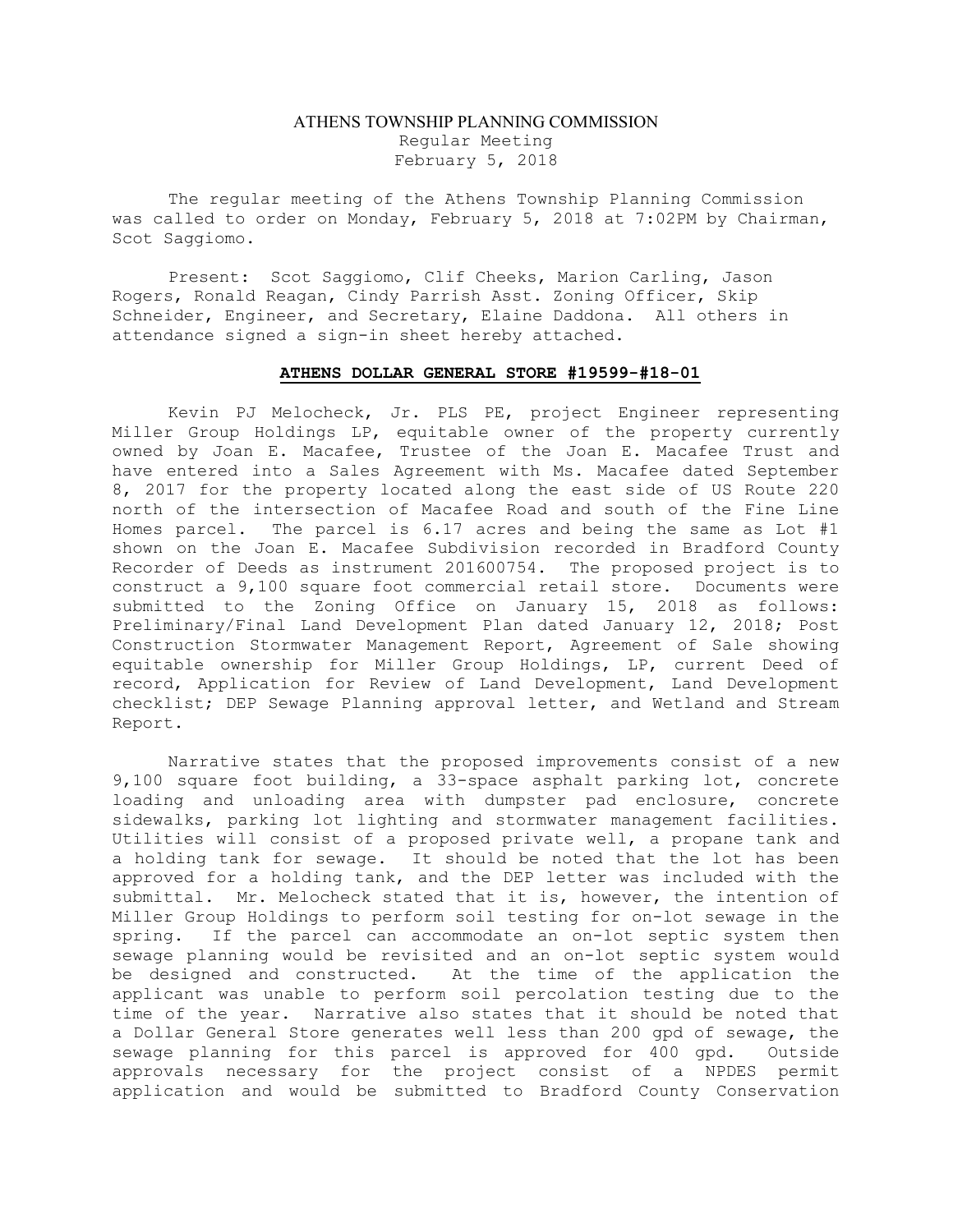District. Applicant has also prepared a PennDOT Low Volume Highway Occupancy Permit application for the proposed driveway connection to US Route 220 and will be submitted to PennDOT.

Letter dated January 26, 2018 was received from the Athens Township Engineer, William (Skip) Schneider, PE with the review comments and are attached for review.

Check #510584 from Miller Bros. Construction, Inc. in the amount of One Thousand Two Hundred seventy-five (\$1,275.00) Dollars was received by the Zoning Office on January 16, 2018 for the filing fee; along with Check #510585 for One Thousand Five Hundred (\$1,500.00) Dollars for the Engineer review fee; and Check #510586 for Twenty-five (\$25.00) Dollars made payable to the Bradford County Treasurer for the Bradford County review fee.

The Planning Commission reviewed the submittal with the applicant, Mr. Melocheck, and Skip Schneider, the review Engineer and noted that there were a number of revisions to the Plan that needed to be made and also discussed a deficiency of the number of parking spaces required which were six (6) more than what was shown on the Plan submitted. The Board explained that in order to comply with the Ordinance, he would have to either change the Plan submitted to accommodate the additional spaces or submit an application to the Zoning Hearing Board for the variance. It was agreed with the applicant that a formal review of this application would be postponed to the next regularly scheduled meeting of the Planning Commission on March 5, 2018.

## ALDI-SAYRE PA. EXPANSION #18-02

The applicant APD Engineering & Architecture was represented by Jon Daniels, the Civil Designer and Christopher Kambar, P.E., member and partner to present the land application for a 3,290 square foot expansion of the Aldi's Store to the existing Aldi store of 14,860 square feet located at 2756 Elmira Street currently owned by ALDI Inc. Tully Division c/o Lew Kibling. Documents were submitted to the Zoning Office on January 15, 2018 as follows: Site Development Plans dated December 22, 2017 prepared by APD Engineering & Architecture LLC, survey prepared by Butler Land Surveying LLC and amended on November 30, 2017; Operations Plan dated February 9, 2018; Exterior Elevations dated February 9, 2018.

Check #12263 from APD Engineering & Architecture dated January 11, 2018 in the amount of Three Hundred seventy-five and no/100 (\$375.00) Dollars was received along with Check #12264 in the amount of One Thousand Five Hundred and no/100 (\$1,500.00) Dollars for the Engineer review fee; and Check #12262 made payable to the Bradford County Treasurer in the amount of Twenty-five (\$25.00) Dollars for the Bradford County review fee.